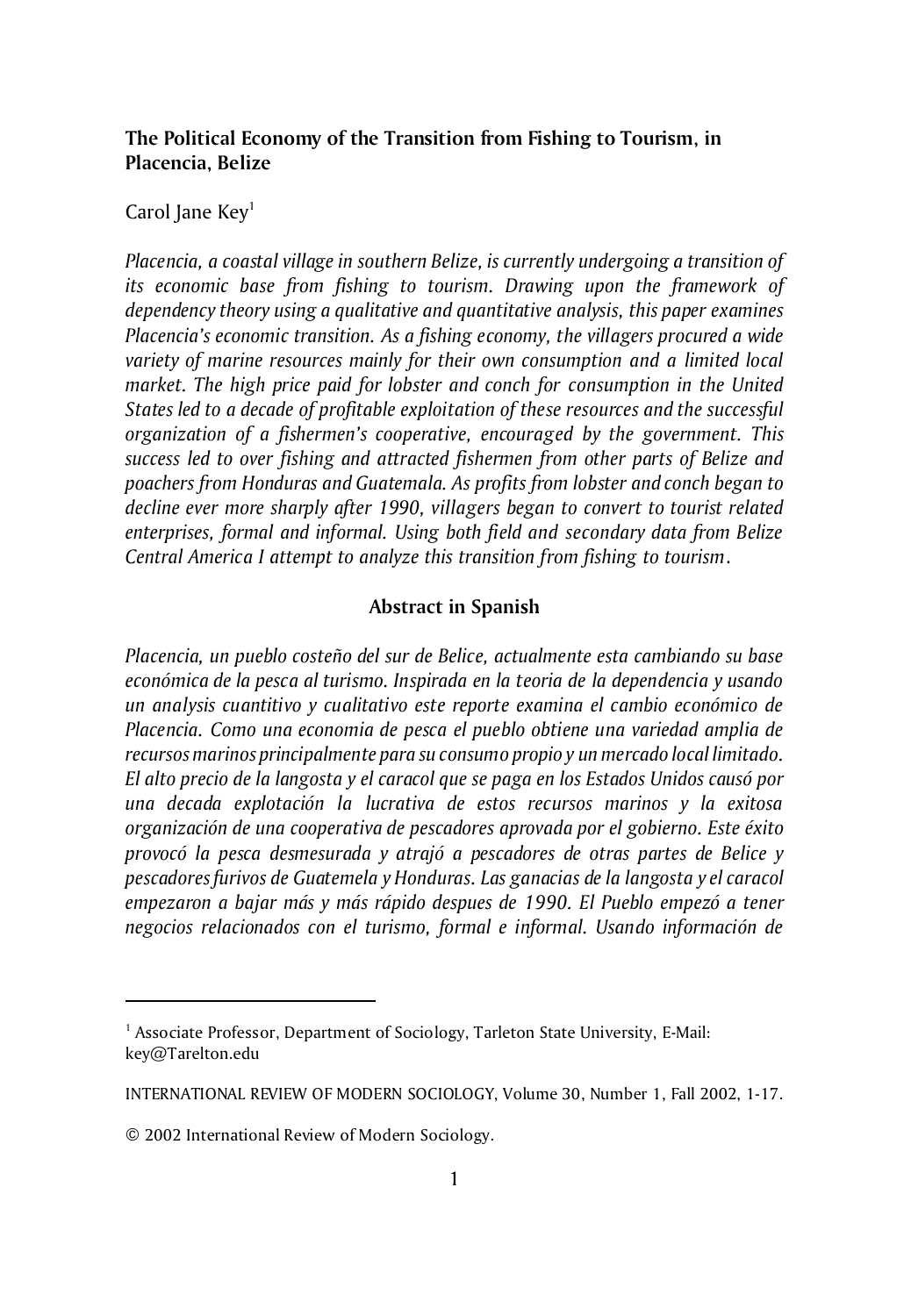*campo y archivada de Belice America Central, intento analizar el cambio de la pesca al turismo.* [Translated by Karl Stover]

This paper examines the political economy of the transition of fishing to tourism in Placencia, Belize. Belize is noted throughout the Caribbean for the success of its fishing cooperatives. Yet Placencia's cooperative is declining in production due to dependence on external markets, over exploitation of fishing grounds and the lack of a diversified economy of goods produced along side the governmental priority for tourism as a form of development.

Dependency theory originated with economists and academics concerned with the economic failure in Latin America (Frank, 1979; dos Santos 1974). Andre Gunder Frank was one of the major contributors of the dependency position. He argues that the periods of merchant capitalism and colonialism forced specialization of production of Third World countries that was primarily export oriented and geared to the imperial powers needs. Even the third world elites are incorporated into this system. They are the intermediaries between the purchasers and the peasant producers. Frank argued that there is a "chain of dependency running down from the metropolises and satellites, that extends from the world metropolises down to the hacienda or rural merchant who are satellites of the local commercial metropolitan center but who in turn have peasants as their satellites" (Frank, 1967:32). Frank's theoretical framework on dependency and underdevelopment is helpful in understanding Belize on the surface. Several of Frank's concepts are of importance such as peripheral countries are capitalistic in nature and not pre-capitalistic and are a direct result of merchant capitalism. The development of the core causes the underdevelopment of the periphery by surplus flows to the core from the periphery through unequal market relations. These market relations not only consist of financial resources but also natural resources. Dependency theory yields little insight to how the transfer of surplus is exchanged from the periphery to the core. Frank's framework is linear in that he sees the exploitation from the core to the periphery as a single chain of events that are static in nature.

However this does not explain what happens at the local level and the mechanisms that facilitate the transfer of surplus value. In Belize there exists an informal and a formal sector of the work force. The informal sector consists of all income producing activities that form a coherent whole, not only for the household but for the economic systems survival. "The concept of informal sector thus encompasses all income producing activities outside formal sector wages and social security payments" (Portes, 1981:87).

The informal economy is not a result of spontaneous or undirected activities but the result of state intervention in the regulation of economic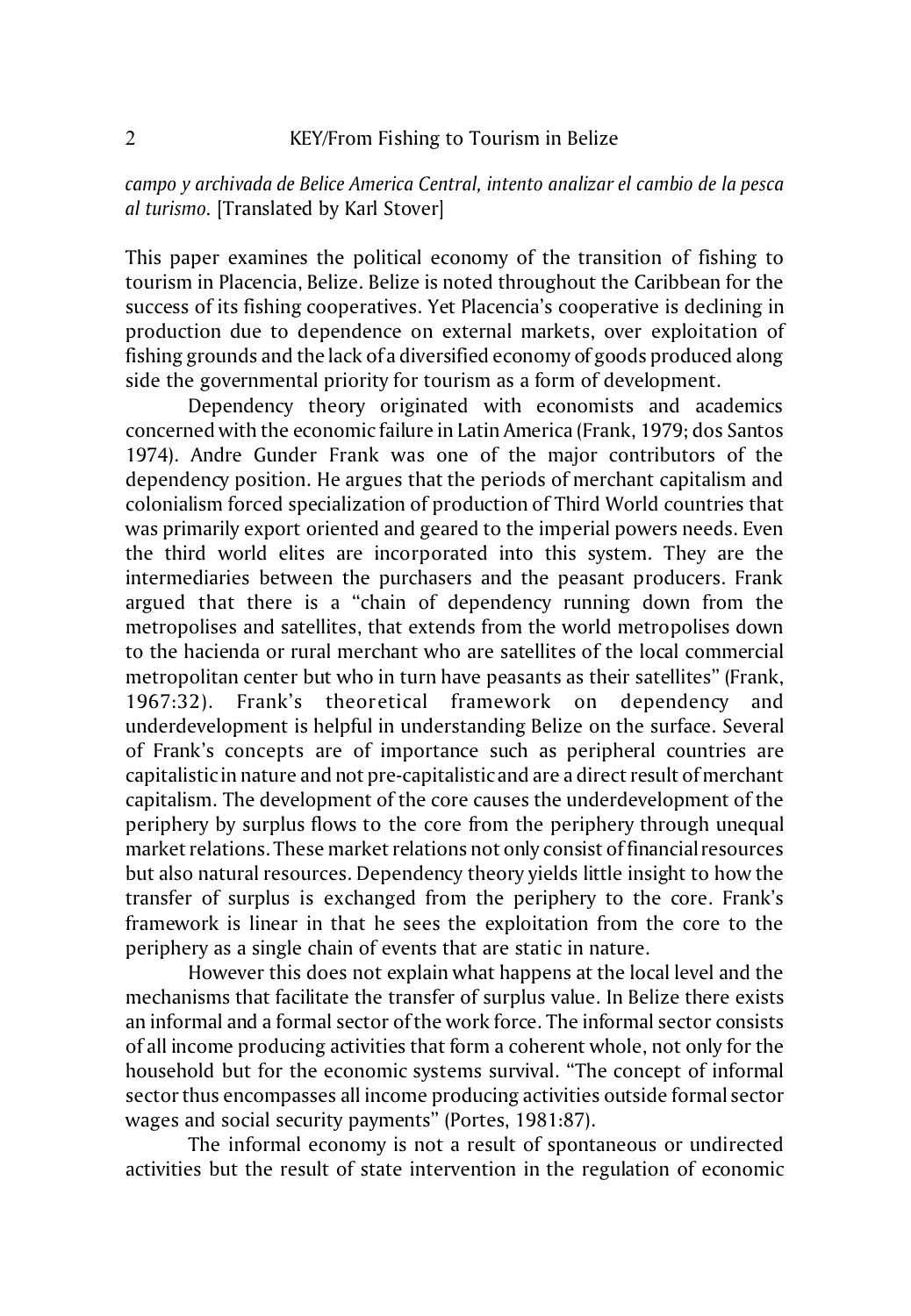activities. The informal economy develops and changes not as a result of intrinsic characteristics but from the social definition of state intervention. (Portes, 1989:32). The presence of the informal economy will vary across countries and localities and will be dependent upon historical circumstances. Thus any change in the regulated economy also imposes changes in the informal economy such that the informal opportunities are continually changing and reforming themselves as a direct result of world capitalistic accumulation.

Laclau (1971) points out that the crucial problem is to know how the surplus that is transferred is produced and whether there are any specific features of the productive system that limit its development. As he suggests, capitalistic enterprises in the third world countries may employ wage labor, yet these workers depend on other means of support such as animal husbandry and garden cultivation. Therefore capitalism unites with, rather than completely engulfs, the local social and economic system. While other sources of income may be intertwined with wage labor, the view of this paper is not one of the preservation of a traditional subsistence sector, residing along side or articulating (Laclau, 1971) with capitalism. Instead a modern feature of capital accumulation called the informal economy and arises as a direct result of capitalist penetration. The informal economy acts as a mechanism to hinder dissent by providing economic opportunities and aids family income. The United States' implementation of free one-way trade to the Caribbean has reoriented the region's trade. The core is dictating structural change in the region by funding technological solutions for development. The international promotion of tourism is affecting Belizeans such that, "Tourists are exposing many Belizeans to a foreign way of life. Many luxury products and foods are imported primarily for the benefit of tourists and expatriates, and Belizeans are then exposed to them" (Wilk, 1990:139). Private American investors who are responsible for some \$250 million total investment in Belize continue to play a key role in Belize's economy, particularly in the tourism sector.

## **TOURISM IN BELIZE**

The Belize government is beginning to undertake new forms of economic development in order to integrate and diversify their economies. One of these forms of development is the promotion of international tourism that has grown drastically since the 1980's. The understanding of tourism as a form of development requires an appreciation of the historical forces that are responsible for the common characteristics of less developed countries. Stephen Britton asserts,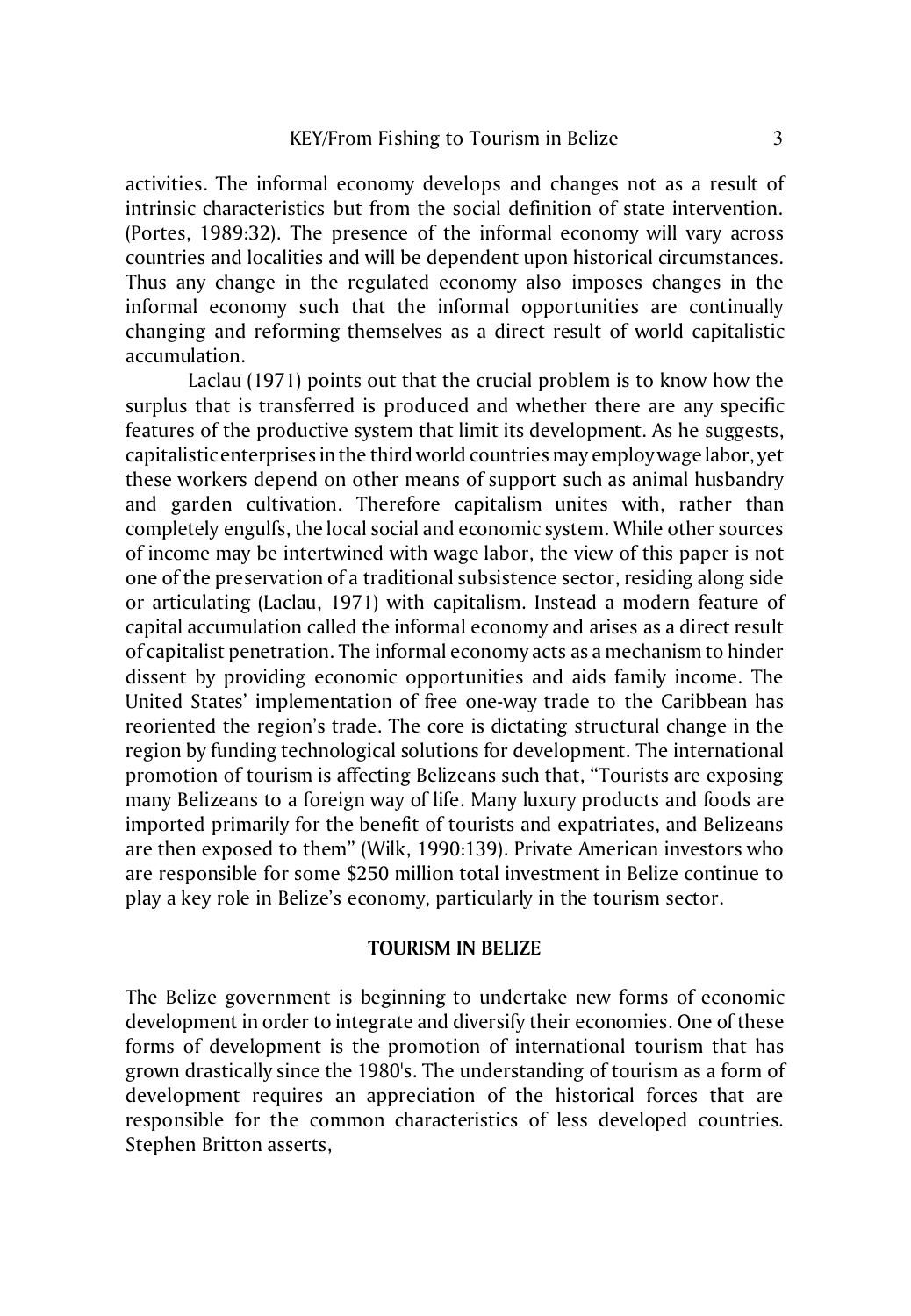A poor country seeking to promote tourism as a means of generating foreign exchange, increasing employment opportunities, enhancingeconomicindependence or promoting commercial involvement of poor sections of the community is likely to find the attainment of such goals impeded by this organization of the industry (Britton, 1996:156).

In the 1970's the Belizean government ignored tourism as an economic activity. The government of George Price with the People's United Party (PUP) which had been in power since the 1950's did not support American investment. In 1984 the United Democratic Party (UDP) came into power and argued for foreign investment (Sutherland, 1996). Tourist activity increased in the 1980's and "both the government and the leaders of Belizean society increasingly came to see tourism as an economic activity that would enhance the development of the country" (Dachary and Burne, 1991). Privatization was already established by the time the PUP regained power in 1989. The Belizean government through the impetus of the Caribbean Basin Initiative began to promote eco-tourism.

During the last several decades a number of studies have examined the impact of tourism development on the environment including bio-diversity, erosion, pollution and degradation of other natural resources, (Stonich, 1998; Miller and Aurong 1991; Bryant, 1992; Peet and Watts, 1993). In Belize tourism expanded at a fast rate. Belize became synonymous with eco-tourism in the 1980's (Patullo, 1996) thus the environment became objectified as a product for sale. Environmental degradation may emanate from erosion, sediment discharge due to site clearing, the lack of solid waste and treatment facilities, coastal zone destruction such as mangrove removal, beach deterioration and coral reef damage (Vega et al., 1993). These studies suggest that adverse environmental deterioration have negative consequences to all regardless of class, gender or ethnic affinities. Environmental degradation is identified with tourism. For example in Placencia and Siene Bight, Belize, increases in tourist arrivals have resulted in an increase in the number of lodging facilities for tourists. The changing landscape caused by the construction of tourist facilities such as land clearing, erosion, overextended septic systems, mangrove destruction has altered the appearance of the peninsula.

Belize's eco-tourism industry has not come without costs to the local populations. Many of the tourists who visit Belize stay at luxury hotels along the coastline. Nancy Lungren (1993) states approximately 70 to 90% of the country's freehold land is owned by foreigners and 65% of the members of the Belize Tourism Association are foreigners (McMinn and Cater, 1988). Tourism in Belize has created low-paying employment in hotels (McClaurin, 1996).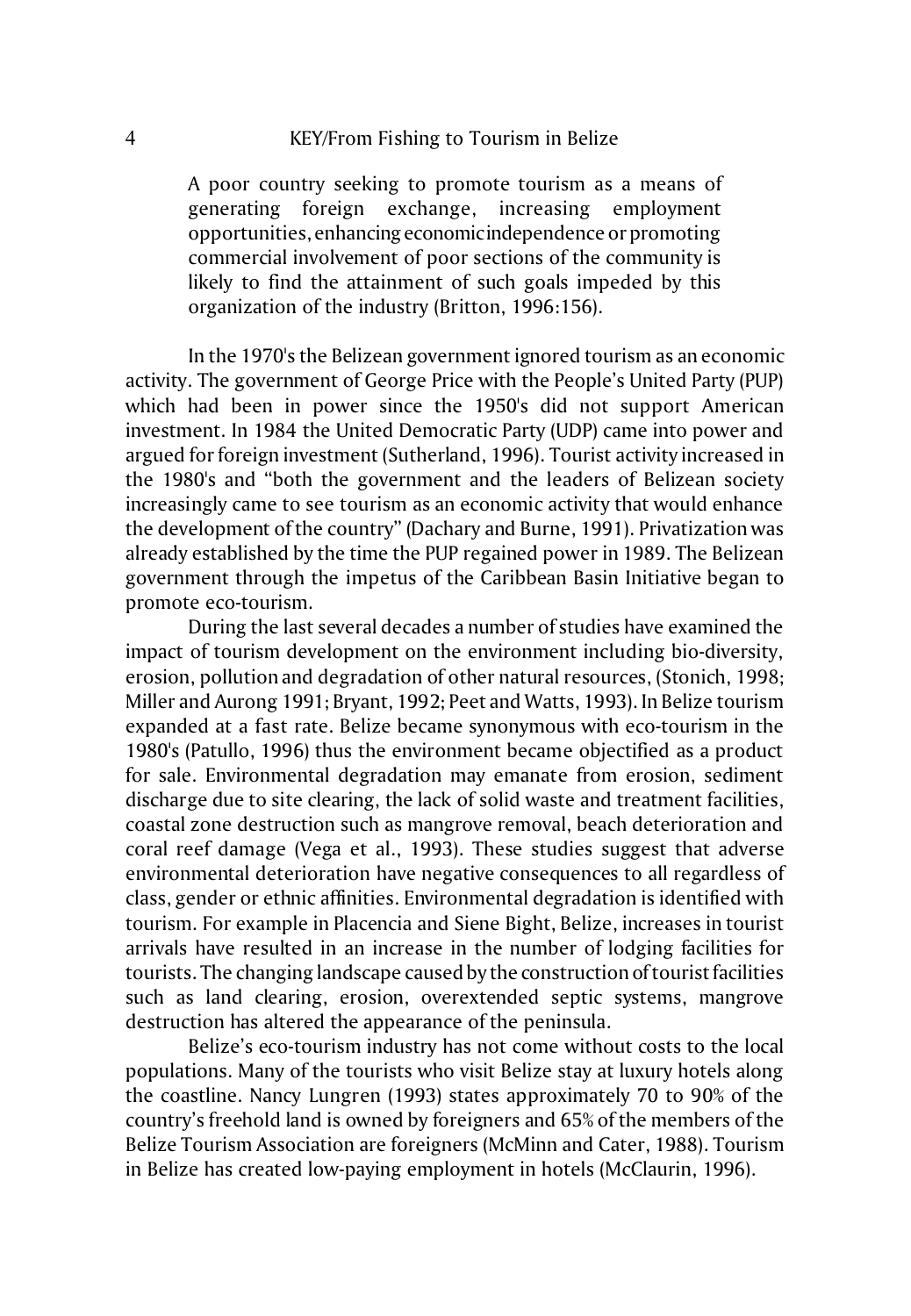Since tourism markets are located in the developed countries and have direct contact with tourists they therefor control the flow of tourists. This relationship puts the tourist industry intermediaries between the tourist and the destination countries. Because the tourist industry arose out of the affluent middle classes of the rich countries, metropolitan companies have been able to dominate the control on tourist movements. A developing country seeking to secure foreign exchange, increasing employment opportunities and enhancing economic independence or trying to promote tourist involvement in poor communities may find their goals impeded.

The organizational structure of international tourism can be seen as a three tiered hierarchy (Brittion, 1996). At the top are the developed market economies that control the transport, airlines, tour, hotel and tourism supplying companies. In the middle of this stratified system are the branch offices of the developed countries firms operating with the local tourism counterpart. This distinct type of social formation includes the capitalist or "modern" formal sector that is composed of monopolistic firms and linked to non-capitalist "traditional" subsistence sectors. At the base are the small-scale tourist enterprises of the destination country. The characteristics of peripheral social formations have a large impact on the way an industry such as tourism is integrated into the local community. The countries that make up the core and the periphery can not be seen as independent economies. The lesserdeveloped countries or periphery has its origins in a common historical experience of colonialism. The colonial empires imposed forms of production, organization and trading patterns, that of a peripheral capitalist economy (Amin, 1976). The economic organizations and political institutions of underdeveloped countries formation were designed to meet the needs of the colonial powers. Tourism inflicts tremendous changes on the local populations who eventually must adapt to feed, house and entertain the tourists.

Belize's economic performance is highly susceptible to external market changes. Although moderate growth has been achieved in recent years, the achievements are vulnerable to world commodity price fluctuations and continuation of preferential trading agreements especially with the U.S (cane sugar) and U.K. (bananas). Belize continues to rely on foreign trade with the United States as its number one trading partner. Total imports in 1999 totaled \$370 million while total exports were on \$183 million. In 1999, the U.S. accounted for 43% of Belize's total exports and provided 50% of all Belizean imports. Other major trading partners include the U.K European, Canada, Mexico and Caribbean Common Market (CARICOM member states). The United States is the largest provider of economic assistance to Belize contributing \$1.1 million various bilateral economic and military aid programs to Belize in 1999. The U.S. Agency for International Development (USAID) closed its Belize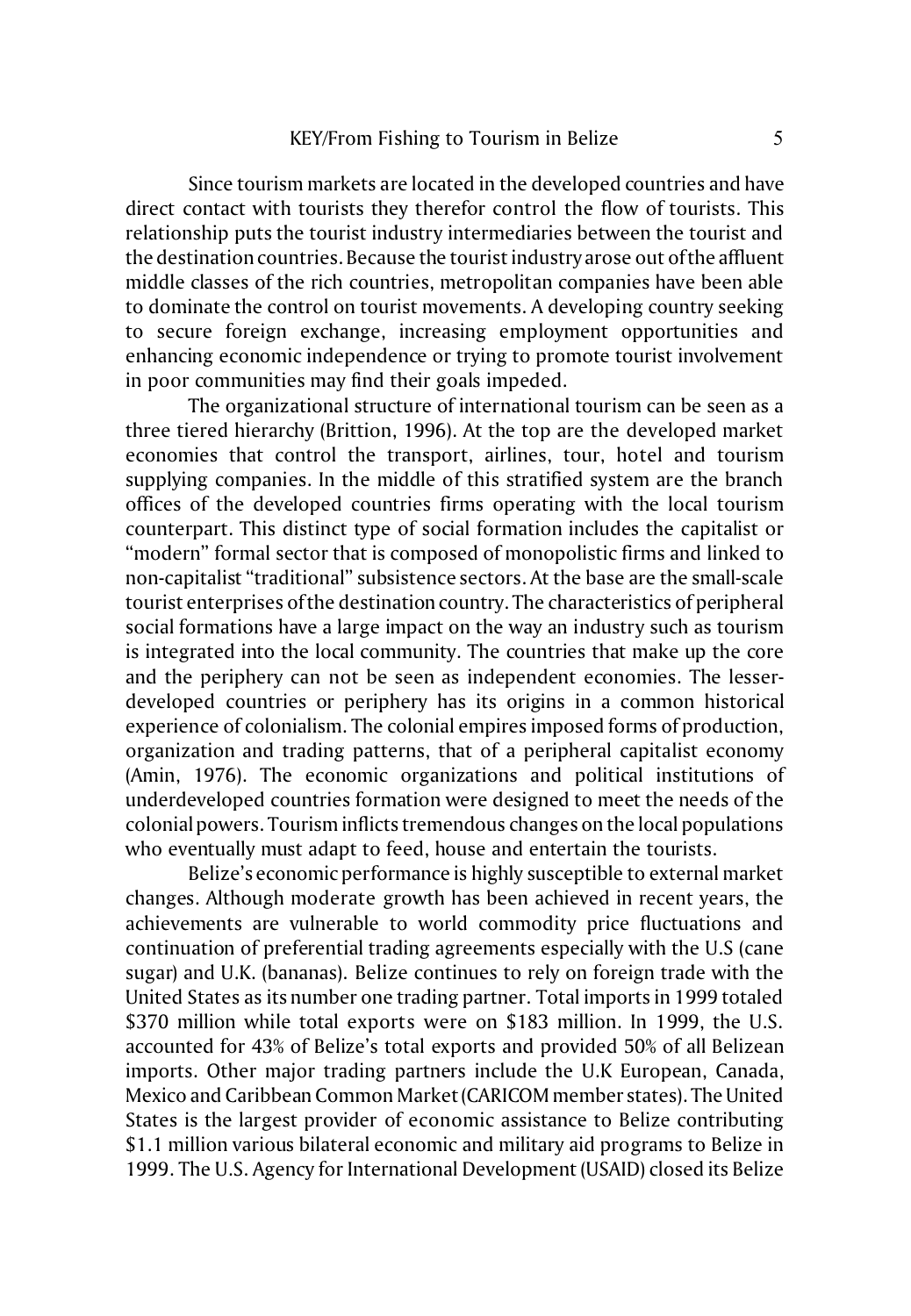office in August 1996 after a 13 year program during which USAID provided \$110 million worth of development assistance to Belize. Private American investors who are responsible for some \$250 million total investments in Belize continue to play a key role in Belize's economy particularly in the tourism sector. Tourism attracts the most foreign direct investment although significant U.S investment also is found in energy, telecommunication and agriculture. A combination of several natural factors - climate, the longest barrier reef in the Western Hemisphere, numerous islands, excellent fishing, safe waters for boating, jungle wildlife and Maya ruins support the thriving tourist industry. The development costs are high but the Government of Belize has designated tourism as its second priority after agriculture. Revenues from tourism have increased drastically over the years.

| Year | Belize Million* |
|------|-----------------|
| 1988 | 44.2            |
| 1989 | 58.8            |
| 1990 | 88.9            |
| 1991 | 89.5            |
| 1992 | 119.3           |
| 1993 | 138.5           |
| 1994 | 142.7           |
| 1995 | 154.1           |
| 1996 | 177.2           |
| 1997 | 176.0           |
| 1998 | 198.0           |

## **Table 1. Belize Tourist's Expenditures 1988-1998**

\* \$1.00 Belize equals \$0.50 USD

*Source: Travel and Tourism Statistics, Belize Tourism Board, 1998* 

It is apparent that Belize is dependent upon metropolitan areas for it sustainability. In 1998, 161,655 tourist visitors to Belize whereas in 1991, 77,970 tourists visited (Belize Tourism Board, 1998).

#### **HISTORY**

Belize gained independence from Britain on September 21, 1981 and Belize became a British colony in 1862. The direct control by Britain became more prominent and was facilitated by two factors. In the 1850's prices in the world market began to decrease for forestry commodities. The settlers who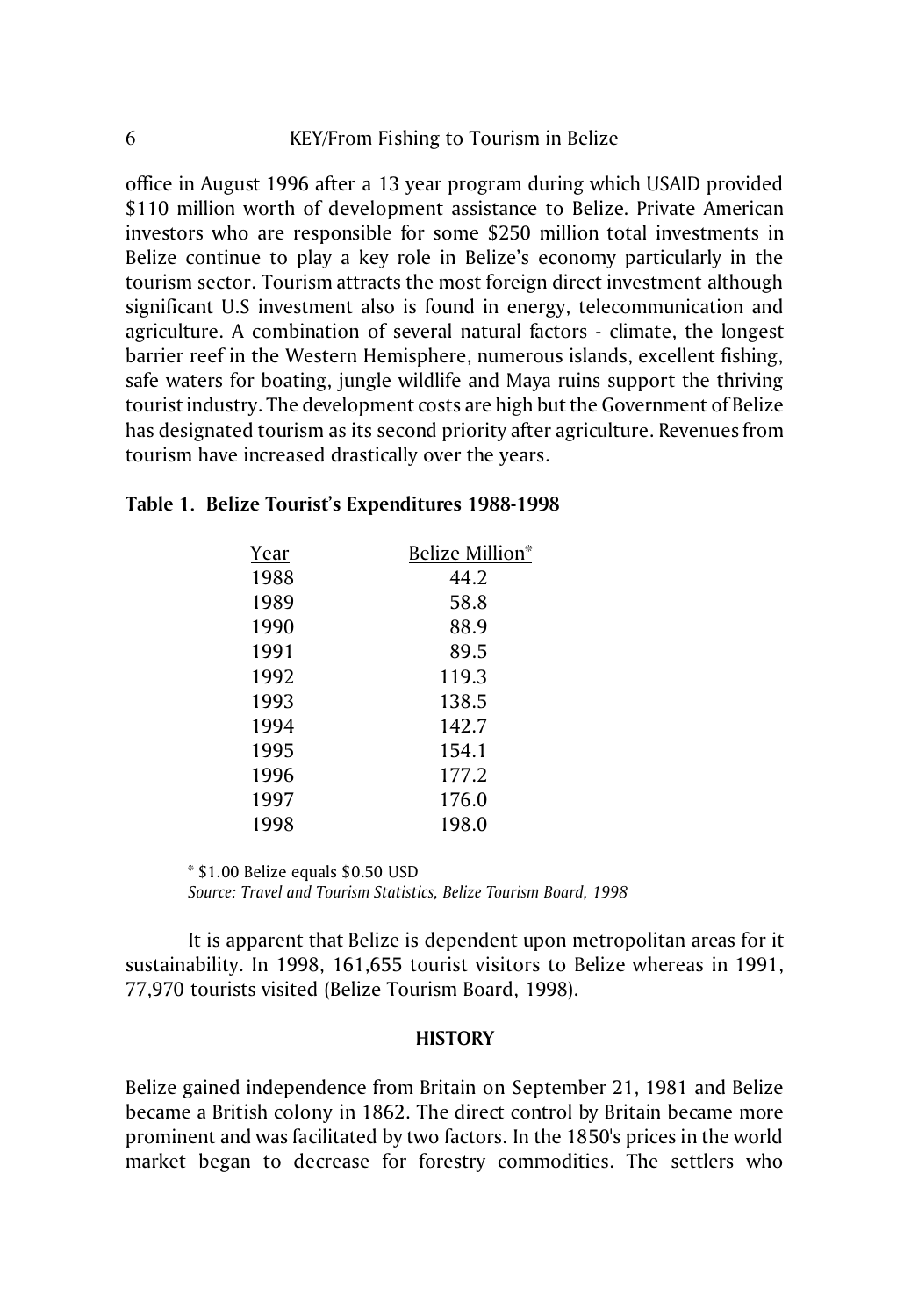previously dominated the economy of Belize fell into bankruptcy. These holdings were bought by several British firms and the indigenous power structure eroded. With the intensification of the war in the Yucatan and incursions by rebel Mayas, the settlers pushed for colony status.

While attempts were made by England to develop plantation crops, in the early 1930's the Depression halted all efforts at improvement. In the 1930's trade shifted from Britain to the United States. At this time more than half of the colony's imports, which consisted mostly of food, came from the United States. The United Kingdom exported only around 12 percent to British Honduras.

In 1936 and 1949 the British pound sterling was devalued, while the United States dollar remained at parity with the British Honduras dollar. Today although successful in exporting several products, mainly sugar, the land is still dominated by non-Belizeans. In 1985 Coca-Cola and two Texas millionaires attempted to purchase 700,000 acres of land in northwestern Belize, almost 12 percent of the country (Petch, 1986).

In hopes of transforming the economy, Belize has engaged in several other export industries. One of these is the industry of fishing. Organized around fishing cooperatives, this industry has brought foreign revenues to the country. With the formation of the fishing cooperatives, Belizeans have been able to play an important role in the economy. The formation of the fishing cooperatives improved the standard of living in the fishing villages. In 1988 marine products accounted for \$5.7 million U.S sugar accounted for \$35.5 million U.S., garments accounted for \$20 million U.S., and citrus accounted for \$17 million U.S. In 1990, marine products showed an increase and accounted for \$7.3 million U.S. The leading imports to Belize in 1989 and 1990 consist of food, machinery and manufactured goods. (U.S. Department of State, 1993).

#### **METHODOLOGY**

I used qualitative and quantitative methods of analysis to investigate social change in Placencia, Belize. The primary advantage of using a qualitative ethnological analysis was that it revealed international processes and local sub-processes, such as the operation of an informal economy. Thus a qualitative approach provided insight into the international political economy and the policies implemented by the United States that cause underdevelopment, particularly the effects at the village level. However, simple quantitative analysis was also instrumental in documenting changes and trends in the prices of marine products, changes in membership of the fishermen's cooperative, and tourist activities.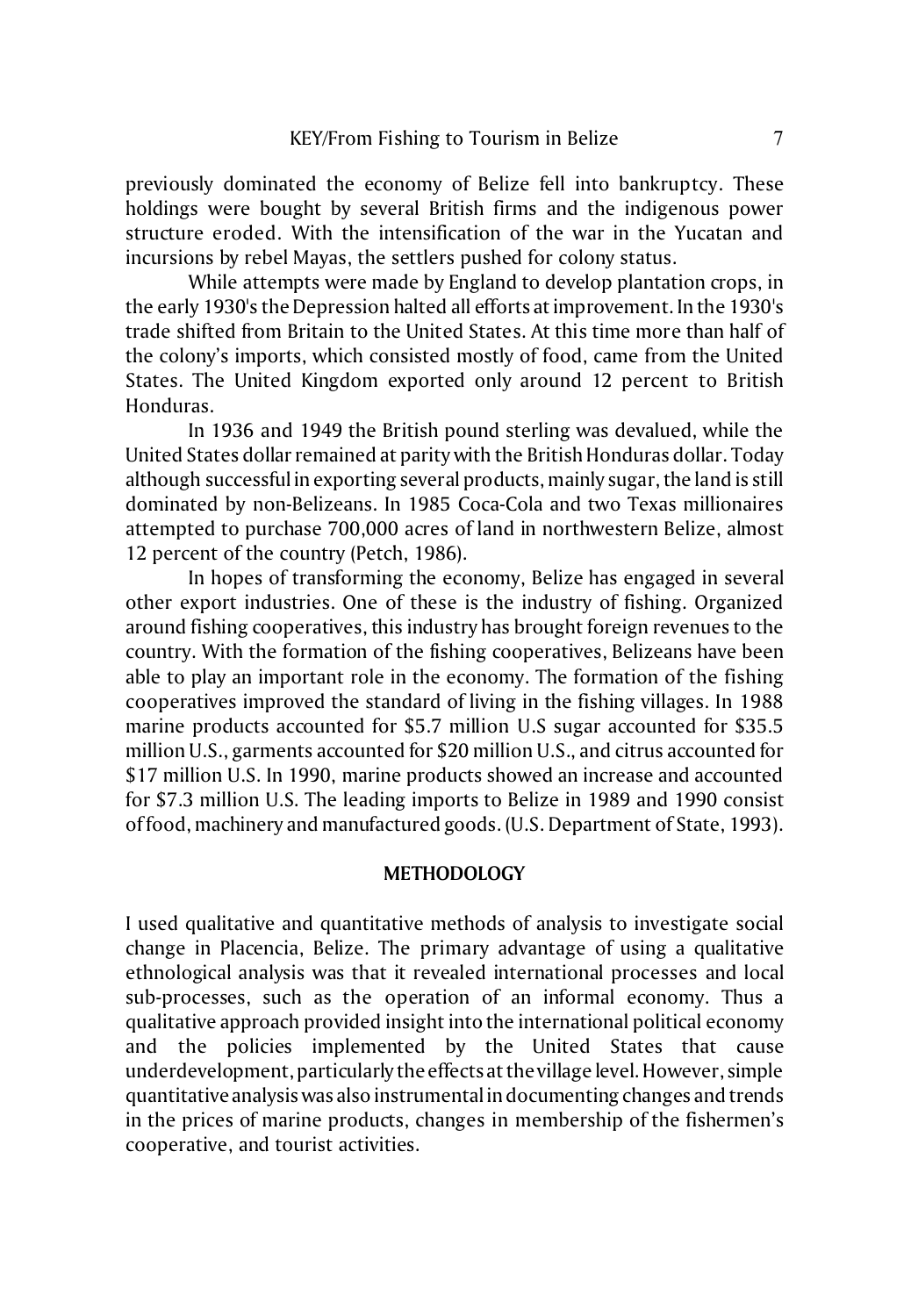The research was carried out in six field trips: December 1990-January 1991, June 1991, December 1991-January 1992, May 1992-June 1992, December 1992-January 1993 and December 1993-January 1994. The first two visits were to establish rapport in the village, whereas the latter visits consisted of archival research at governmental agencies in Belmopan and the Placencia Fishermen's Cooperative, participant observation, and unstructured interviews. Utilizing a snowball sampling technique, approximately 30 people were interviewed, ranging in age from 19 to 80 years of age. The occupations of the participants were diverse and included housewives; fishermen; tourists; senior citizens; waitresses; managers of hotels; bartenders; owners of restaurants and hotels; the owner of the market; and owners of tourist operations such as guides, shop owners and sports fishing businesses. In order to understand the experiences of the villagers, I conducted in-depth interviews lasting from one to several hours.

Because the field-work was carried out in six trips, rapport was already established before interviewing which enabled me to have more of a conversational tone in the interviews. This informality was instrumental in gaining significant information from the informants and allowed access to leads that provided further information pertaining to the informal economy.

## **RESEARCH SITE**

Placencia lies in the southern part of Belize and is located on a peninsula that juts out into the Caribbean Sea. In the southern section of Belize the land rises from the coastal plain to the Maya Mountains. The southern region receives approximately 163 inches of rain a year. Ten to fifteen miles from the shore lay a coral ridge that extends all along the coastline. These coral islands along this inner reef are known as cayes. A few miles seaward of this chain, exists other coral ridges, the barrier reef, the largest coral reef in the Western Hemisphere.. The barrier reef, bays, lagoons, and offshore islands comprise the features of the environment in which the people of Placencia live. According to the 1992 census, of 282 people in Placencia, 231 are Creole, 21 are Caucasian, 11 are Garifuna, 7 are Mestizos, and 3 are Maya. The 1980 census reports the population of Placencia to be 334 therefore the 1992 census indicates a decrease in population and a decrease in average household size. However the number of dwellings in 1992 has increased by 10. According to the 2000 Census of Belize the population of Placencia has increased to 501 people.

Because little documented evidence for the origin of Placencia exists, I interviewed older members of the village to learn the village history. According to one of the oldest members of the village, the physical appearance was once very different. In the early 1900's Placencia had many large trees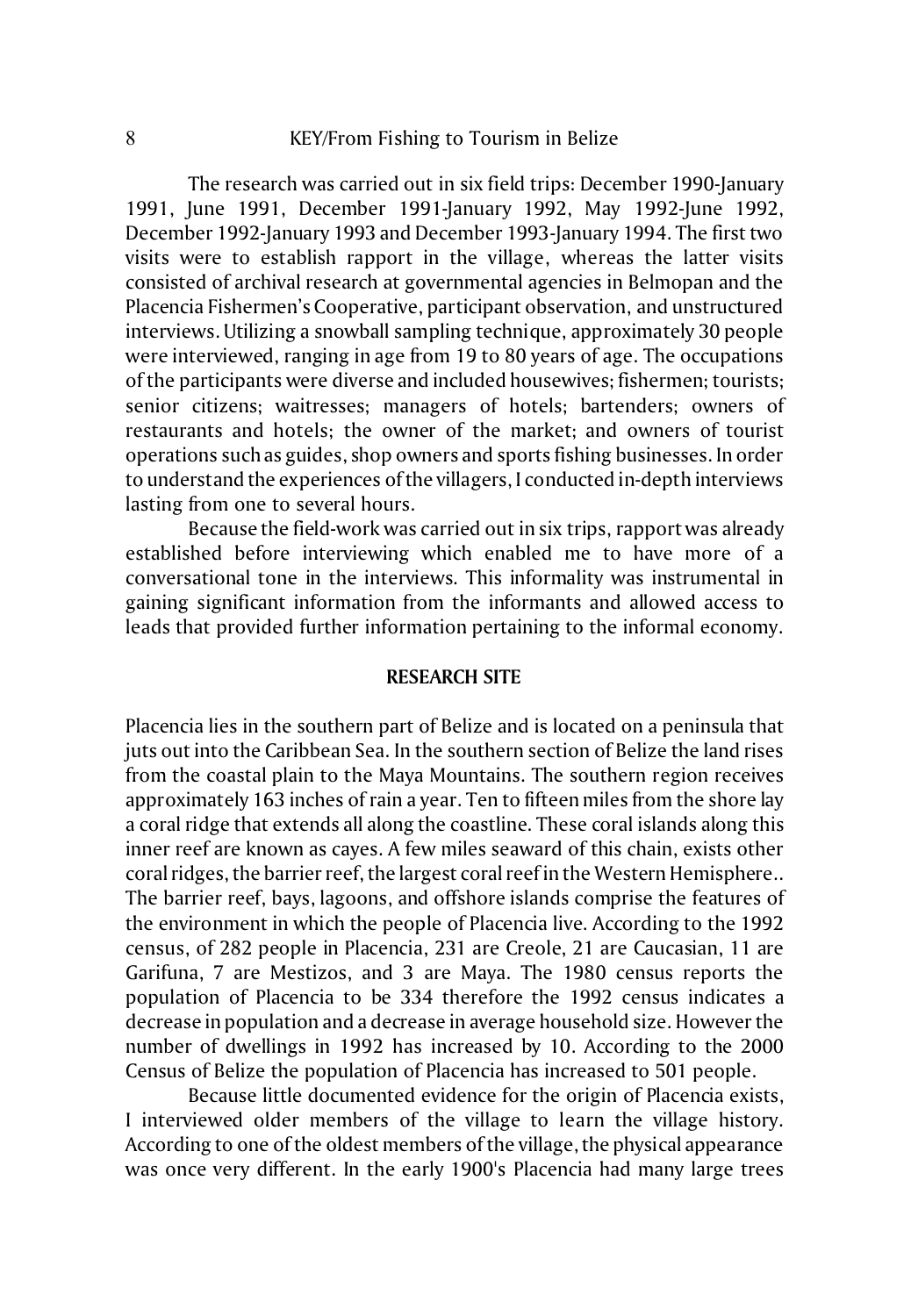which had to be cut down. When the first people came to Placencia the environment looked very different in that paths had to be cut because of the abundant vegetation. At this time there were four or five families in the village. The homes were constructed of thatch and wood and were much smaller. According to an informant, "in 1936 Placencia was really a fishing village. Men would go out to the cayes for two to three weeks, salt the fish, and then would sell the fish to Punta Gorda Stann Creek Town, and Sittee River." In sum, the people of Placencia always fished for their own consumption and a limited local market. But Placencia did not totally depend on fishing. Through animal husbandry, small-scale agriculture, and fishing, the villagers were able to combine income-producing activities. The women of Placencia have also been instrumental in the economic and historical development of the village. In an interview, a woman spoke of her mother and said, "Mom made cashew wine and guava jelly to sell, and also made coconut oil to sell." Other women contributed to the family income by making bread and light cake. Several of the elderly women of the village told me that in the past on occasion, they used to fish with their husbands. Today it is a rare exception for women to do this. With the formation of the fishing cooperative fishing became predominately a male activity

## **PLACENCIA FISHERMAN COOPERATIVE**

The fishermen in Belize were first introduced to the cooperative movement in the early 1950's through the teachings of Father Marion Ganey a Jesuit Priest. Placencia's Producers Cooperative Society Ltd. began June 20, 1962. The fishermen of Placencia, with the formation of the Cooperative, were now able to take complete control of fishing in the village. It is also important to note that the fishermen's political activity began as early as the 1940's with the rise of nationalism, which hoped to secure a better life for all people of Belize. These actions are important because they represent a movement in class solidarity through the formation of the cooperative. Thus, with the industry in the fishermen's hands they were able to fight against quotas and extend seasonal limits for the high valued items.

In Placencia, a series of occurrences in terms of malfunctions in equipment, motors, or the ice machine lead to a loss of production. For example, one gentleman complained about not being able to get a crankshaft even though he had paid a percentage of the cost in advance. Since there were none available in Belize City, he had to wait until the next shipment arrived from abroad. In the fiscal year 1970-71, mistakes made during the installation of an ice-machine and the repairs incurred hurt the cooperative considerably because of having to purchase ice while the machine was out of order.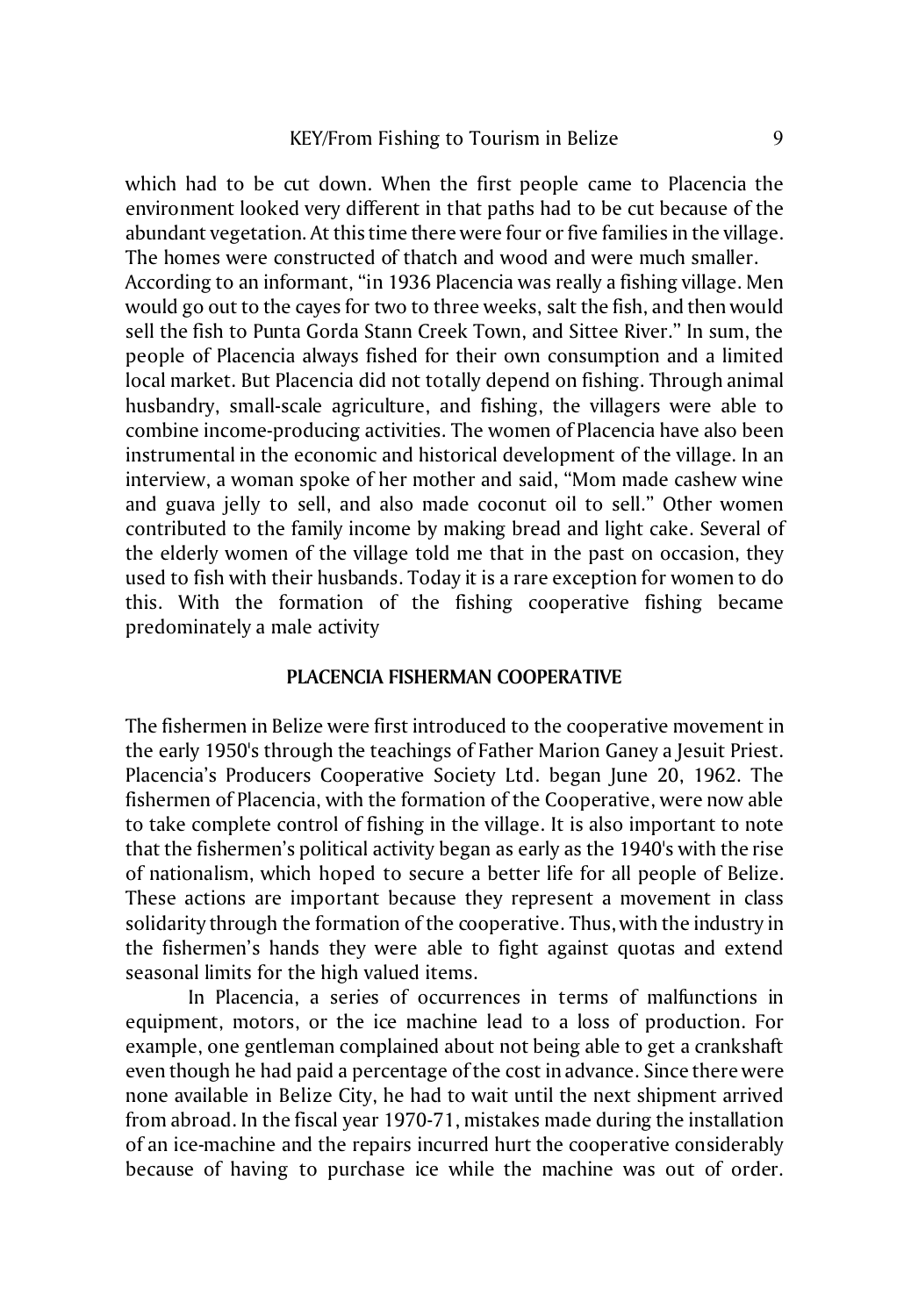Malfunctions in equipment affected cooperative production in 1978, when shrimp showed a reduction due to engine failure and the lack of available parts. This resulted in a 40% loss in shrimp production, which amounted to \$97,000.

In 1987 a serious decline in production began and, according to the 1987 Annual Report attention needed to be brought to the serious decline in production especially in the higher priced items of lobster and conch. For example, the lobster catch in 1972 was 33,454 pounds and in 1991 it had been reduced to 12, 389 pounds. The production of conch also declined. In 1976, 139,870 pounds of conch was caught whereas in 1991 there was only 21,389 pounds turned in to the cooperative. With the decline in production many of the fishermen turned to part-time producers. Furthermore, the report pointed out that some of the members were engaged in other types of businesses other than producing for the Society (Placencia Producer's Cooperative Annual Report, 1987). Again in 1990 the Cooperative was not able to produce ice due to a malfunction in the ice machine. At the 1985 Annual meeting of the Placencia Fisherman Cooperative, Assad Shoman, Minister of Health, Housing, and Cooperatives, proposed that people of Placencia think of the industry of tourism as a possible enterprise by utilizing the cooperative in the tourist industry (Placencia-Producers Cooperative Society Annual Report, 1985). Production levels are not only affected by the lack of a national diversified economy but also by the local fishermen entering into illegal trade, poachers and the lack of seasonal limits. Many of the villagers blame the decline in production to local fishermen entering into illegal trade and alien poachers. The theft of lobsters from traps is not unique to Placencia (Craig, 1966, Sutherland, 1986, King, 1997) found this to be a common problem in Caye Caulker. Fears abound that Belize will be "fished out," as has already occurred in many Caribbean countries. According to several informants, the "over-fishing" reality" of the reefs has facilitated the change of economic structure toward one of tourism. These fears are not unwarranted. As one informant explained, "the depletion of the fish is the biggest social change in Placencia." With the specialization of fishing, incomes increased which enabled the villagers to venture into other economic activities such as tourism.

Placencia is not alone in this overarching decline in the procurement of marine resources. The Northern Fishermen's Cooperative Society in Caye Caulker has also witnessed a decline in marine production. Recent changes in the transfer of territories and the growth of tourism development are affecting the cooperative's resilience (King, 1997). Thus the push for tourism at the national level and the over fishing has led to tourism as the main economic activity.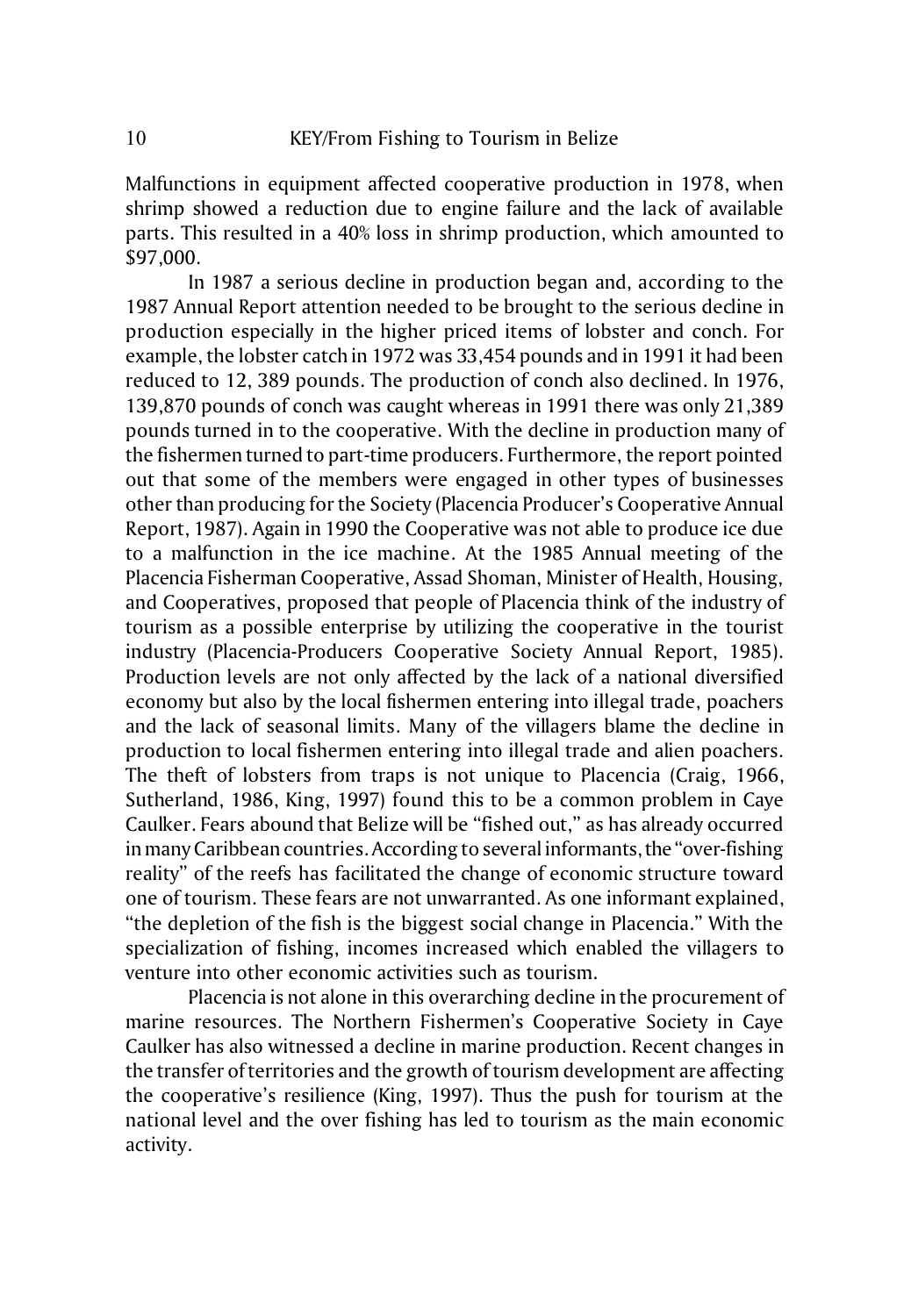#### **TOURISM IN PLACENCIA**

Tourists began arriving in the 1970's and early 1980's but were the hippie-back type. However in the 1980's tourism began to expand throughout Belize and this expansion was felt in Placencia. As tourists arrive and bring more and more tourists dollars to Belize, the state begins to formalize the new tourist economy, by bringing the industry under the authority of the state through taxation. In the early 1980's to accommodate tourist's interests laws were enacted through the village council. One of these laws forbids pigs in the village proper because tourists found the pigs annoying. The state laws have brought about tighter controls on businesses that serve alcoholic beverages. Thus to be an official tourist establishment a business must have toilet facilities with some form of septic system. Women and men began to diversify their sources of income by catering to tourists and utilizing the informal economy. Because tourism was a new form of economic activity for the country of Belize there was little enforcement of the regulations of the industry. For example several women in the village were able to enter the formal economy by creating enough capital to start small-scale businesses. Before entering the formal economy women provided services through informal channels such as providing laundry services for tourists, others prepared meals, while others used their knowledge of the village to send tourists out to the cayes for an overnight stay accompanied by one of the fisherman in the village. In Placencia the number of hotels has increased drastically from 10 in 1988 to 49 in 1998. The hotels are small and none have over 21 rooms. In Placencia 44 hotels contain 1-10 rooms and 4 hotels contain 11-20 rooms. This is significant in that the building of small-scale hotels was first initiated by entering into the informal economy. Another important factor with the change from fishing to tourism is the entrance of women into the formal work place. Before the formation of the cooperative women would many times help their husbands fish by going out to the cayes for several weeks and salt drying the marine products. However with the formation of the fishermen's cooperative fishing, was only a male activity. With the decline of the fishing cooperative both men and women entered the informal economy. Women entered the informal in greater numbers than men because most of the tourist needs were met by domestic duties.

With the decline in marine resources as stated by an informant, "difference is now women have to work either in the informal sector or formal sector. When Coop dropped off, women took to working." Some of the women work in restaurants waiting tables or perform domestic duties in one of the small hotels. Others work as cooks and bartenders.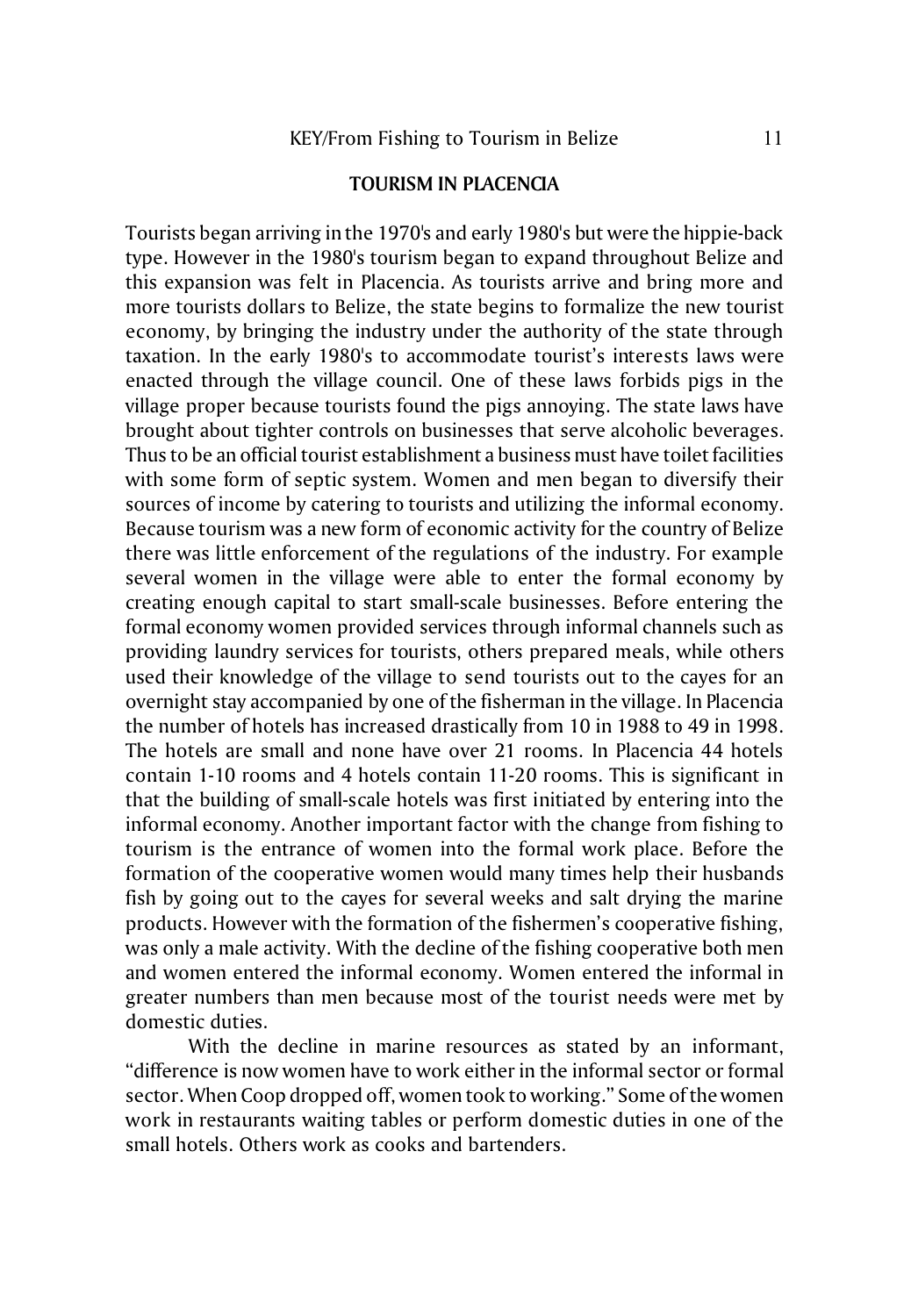## 12 KEY/From Fishing to Tourism in Belize

In 1983 when the Placencia market began the road did not exist. In 1986 the road was built from the top of the peninsula to Placencia. With the completion of the road building supplies such as steel, cement blocks and lumber are brought to the village. The road today is rudimentary at best and during the rainy seasons the fill is washed out and the potholes are immense. According to the owner of the market, the purchase of building materials has increased. Access to building supplies facilitated the informal economy. Because of the access to construction materials men were able to add rooms to their homes or small bungalows for overnight stays by tourists. These establishments at this time were not considered hotels thus they acted as a form of extra income allowing families or individuals to gain enough capital to enter the formal tourist industry. Currently several families in the village are also enclosing the space under their houses to provides rooms for tourists. The men tend to perform the construction of the enclosures whereas the women after completion of the rooms tend to the cleaning and general maintenance. Some Placencians build their own homes and also are adding small cottages to their property for tourists. These small entrepreneurial ventures are a practical and a necessary part of the village economy. The ventures have permitted the villagers to diversify their economic activities, encompassing both fishing and tourism.

Some women and men have been able to enter the formal sector by first engaging in informal economic activities. Women participated in an informal economy by washing clothes and preparing meals for tourists outside of the formalized channels. The informal economy allowed some men and women to create enough capital to be able to enter into the formal tourist industry. For example, one woman in the village began by washing clothes, then starting baking cakes for tourists. Through the construction efforts of her husband she now has entered into a formal restaurant and bakery that caters to tourists. Not all residents of the village have engaged in informal economic activities. After tourism came under the control of the state men became tour guides and took tourists out fishing.

According to many of the villagers, tourism is believed to be a more reliable source of income. In fishing many variables can affect the size of the catch, such as over-fishing, poaching, weather, and migration patterns. Placencians are involved in sports fishing; they serve as guides for nature trips and to Maya ruins; they rent rooms and boats; they run restaurants; they wash clothes, clean rooms, and feed tourists; they are taxi drivers; and many combine several of these activities either formally or informally. With tourism, they believe, one is guaranteed a day's salary by taking tourists out on the cayes, sports fishing, or for a casual dive. While there may be immediate gains, the long-term financial prospects could be bleak. The main attractions are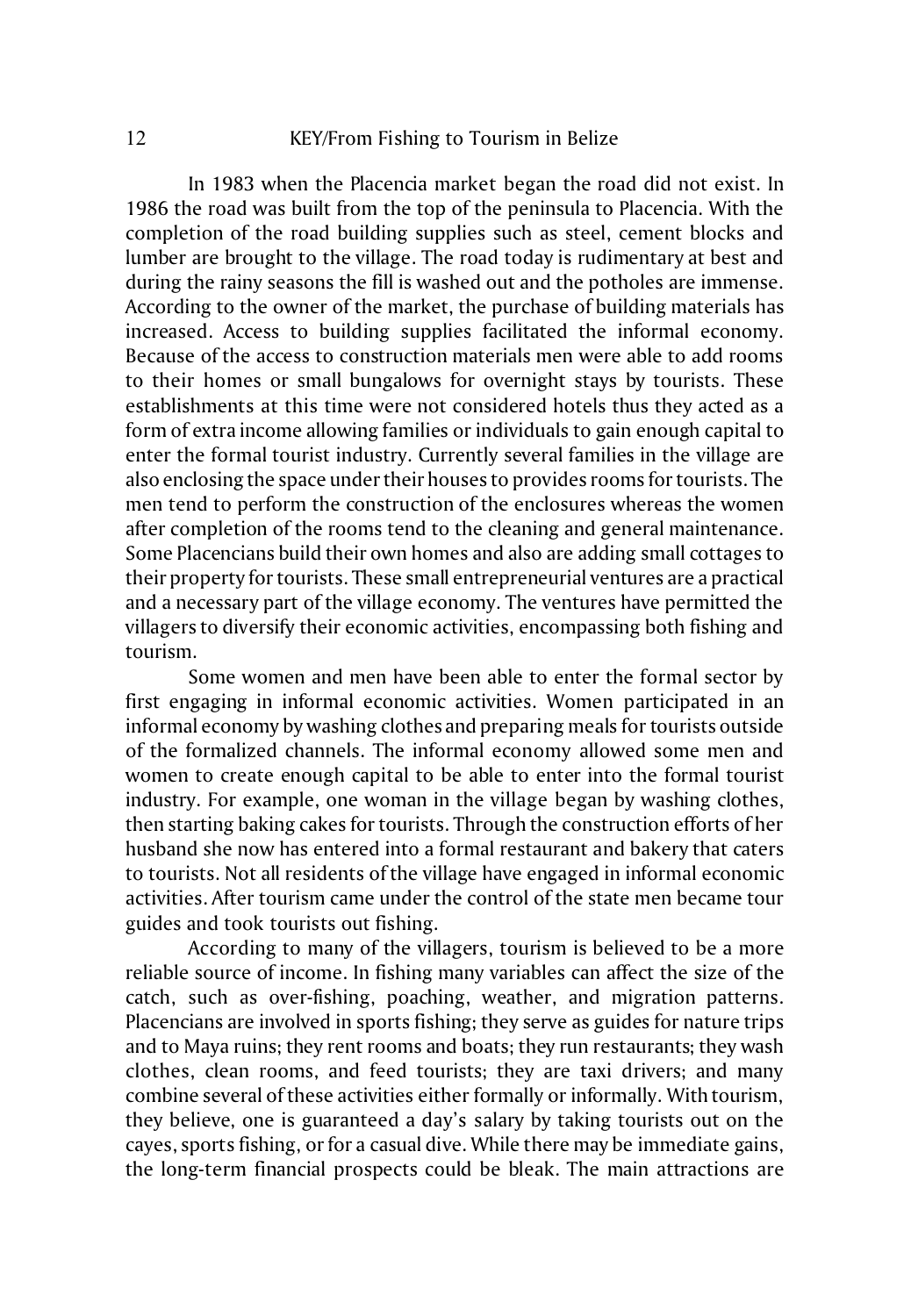sports fishing and the coral reefs. Laughing Bird Caye was designated a national park, and already there is talk of damage to the reef because of the lack of funding to appoint a person to maintain and enforce proper care of the reef.

Douglas Pearce, a geographer who conducted a study of tourist development in Belize, states that much of the tourist activity in Belize will be centered in San Pedro. In view of the gradual insertion of tourism into the community and of the strength of the local fishing economy, San Pedranos have been able to participate in the new activity and to adapt successfully to the influx of visitors (Pearce, 1984:301). However, from interviews in Placencia, San Pedro is held as an example of what not to do in regard to tourism. Many of the villagers of San Pedro have sold the beachfront property to foreigners and now are relegated service jobs within the community. According to Placencians, "People saw what happened in San Pedro and learned," that is they learned to hold on to their beachfront property. However, while most of the beachfront property in Placencia is owned by Belizeans, to the north of the peninsula beach front property is almost exclusively owned by Americans. As recently stated by a woman from Placencia,

I have recently flown over my home in Placencia and have noticed that every inch of coast line is owned by foreign-owned tourist lodges. Some charge \$200 US a night. They have their boats; their own vehicles; their workers; and the bookings, along with mega-bucks, all in the U.S.A. while in Placencia get not benefit from this at all. Outside of the village, it will soon be impossible to get down to sea because all the land will be owned by foreigners. They are not interested in the southern highway but are interested in the seashore (Blazer, 2000).

Another concern for Placencians is the drug use in the village by tourists and villagers. With more tourists visiting Placencia, the market for drugs has increased and affected the inhabitants of the village. Crime in the village has recently become a problem, and many villagers attribute this to the opening of the road. Despite some of the negative effects of tourism noted above in Placencia, the tourist host encounter is one of genuine and sincere relations with villagers for extended periods. For the most part, tourists and hosts come face to face to exchange information and ideas. It is also commonplace for them to eat, dance, and socialize with one another in the village. As Placencia's tourist industry grows this may change, but at present, according to tourists, this close tourist-host encounter is one of the advantages to vacationing in the village.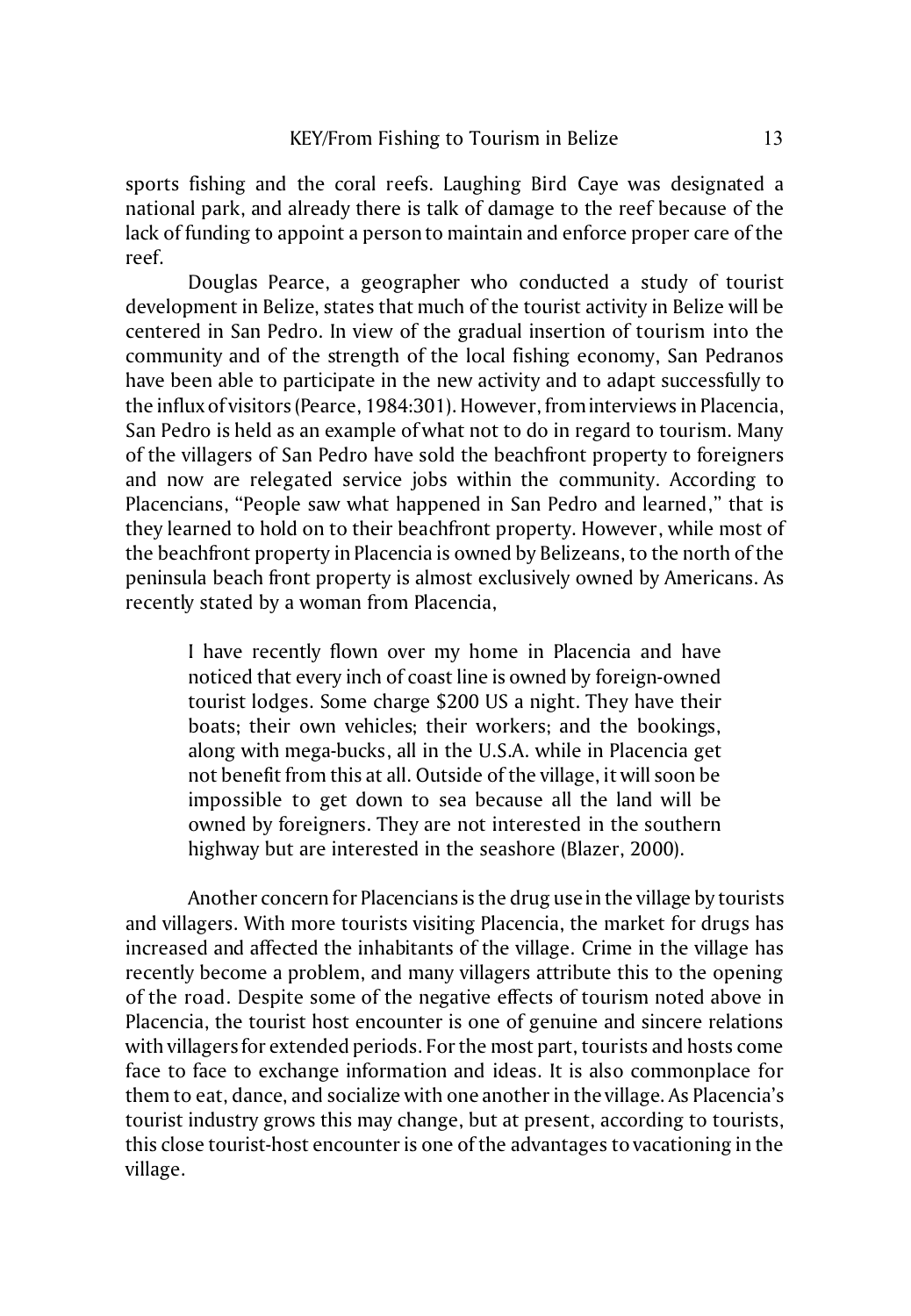## 14 KEY/From Fishing to Tourism in Belize

The interaction between the two cultures, the foreign and the local, lead to conflicts. Conflicts occur at the social, cultural and economic levels. There are several episodes that are related to these conflicts. During one of my stays, a man from the United States who visited Placencia several times a year, was pursuing the possibility of purchasing a caye. Unfortunately his boat was found wrecked at sea. On the surface, Placencian's transition to tourism seems to be positive, yet there is resistance as indicated in a song by one of the villagers.

> We no giving up this country We no giving up this land We no giving up the village

> > Not a grain of sand. Not one coconut. Not one ripe mango. Not one cashew. Not a blade of grass.

Somebody hear me sing. Somebody hear me shout. Somebody hear me say. Somebody hear me cry.

Not one silk snapper. Not one barracuda. Not one sheep head. Not even a black snapper.

Resistance has been displayed in forms other than songs. There are various stories circulating in the village about resistance to tourism. The stories include those of outsiders who have found their boats adrift or wrecked upon a coral bed. Tourism has been occurring in Placencia for a long time, yet it has only been recently that tourism competed with fishing as a primary economic activity. Many villagers view tourism in a positive light and contend it is a more reliable means of income, yet there is both conscious and unconscious resistance to it as well.

In conclusion, several actors are facilitating Placencia's transition from a fishing economy to one of tourism. First on the national level tourism or "eco-tourism" is being promoted as an alternate form of development. Second the specialization of high priced products geared to the international market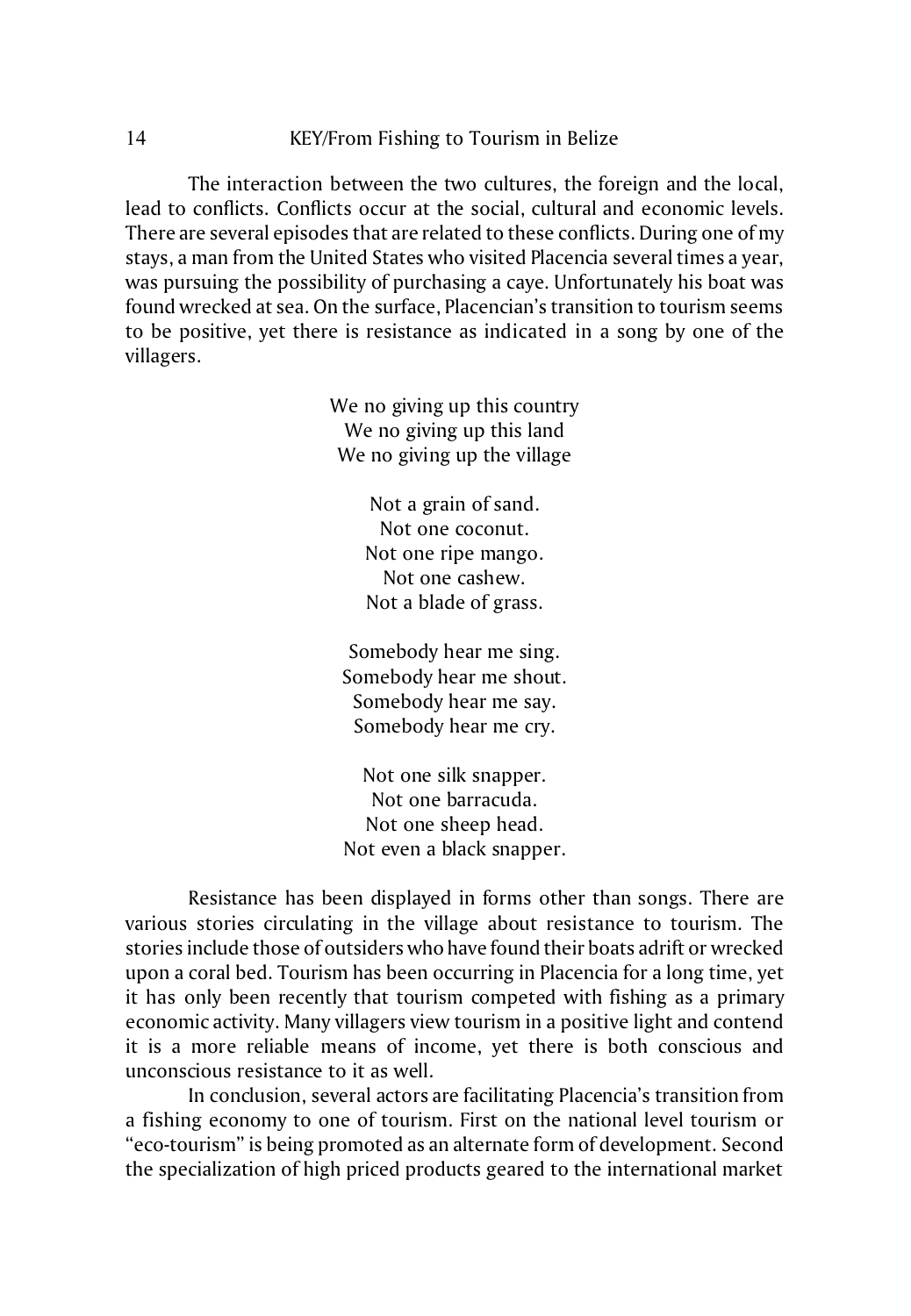and the over-exploitation of these products. And third, the informal economy allowing the people of Placenica to enter the tourism industry. From the international level, to the state level, to the village level, changes occur yet all are tied to the other through the world political and economic system.

# **REFERENCES**

- Amin, S. (1976). *Unequal Development*. New York: Monthly Review Press.
- Ashcraft, N. (1973). *Colonialism and underdevelopment: Processes of Political Economic Change in British Honduras*. New York: Teachers College Press.
- *Belize Fishermen Cooperative Quarterly Newsletter*, (1988 September, 1991 September and 1991 December).
- Belize Tourism Board, (1998). *Travel and Tourism Statistics, Belize 1998*. Belize: The Angelus Press.
- Blazer Newspaper, (2000). From the Editor. *Punta Gorda* 10(18):1-18.
- Bolland, O. N. (1986). *Belize A New Nation in Central America*. Boulder: Westview Press.
- \_\_\_\_\_\_ (1988). *Colonialism and Resistance in Belize*. Benque Viejo De Carmen, Belize: Cubola Productions.
- Bryant, R. L. (1992). Political Ecology: An Emerging Research Agenda in third World Studies. *Political Geography* 11(2):12-36.
- Central Statistical Office, (1980 and 1992) *Statistical Data*. Ministry of Finance: Belmopan, Belize.
- Cockcroft, J. D., A. Frank, and D. Johnson (1972). *Dependence and Underdevelopment*. New York: Doubleday & Company.
- Dachary, A. and S. Burne (1991). "Tourism Development, the Options and their Problems: The Case of San Pedro" in *SPEAR Report* No. 7, Fourth Annual Studies on Belize Conference. Belize: Cubola Productions, 142-46.
- dos Santos, T. (1974). *Dependencia y Cambio Social*. Caracas: Universidad Central de Venezuela Facultad de Ciencias Economicas y Sociales Division de Publicaciones.
	- \_\_\_\_\_\_ (1974). *La Crisis Norteamericana y America Latina*. Caracas: Universidad Central de Venezuela Facultad de Ciencias Economicas y Sociales Division de Publicaciones.
- Frank, A. G. (1979). *Dependent Accumulation and Dependency*. New York: Monthly Review Press.
- King, T. D. (1991). Folk Management among Belizean Lobster Fishermen: Success and Resilience or Decline and Depletion? *Human Organization* 56(4):418-426.
- Laclau, E. Imperialism in Latin America. *New Left Review* 67.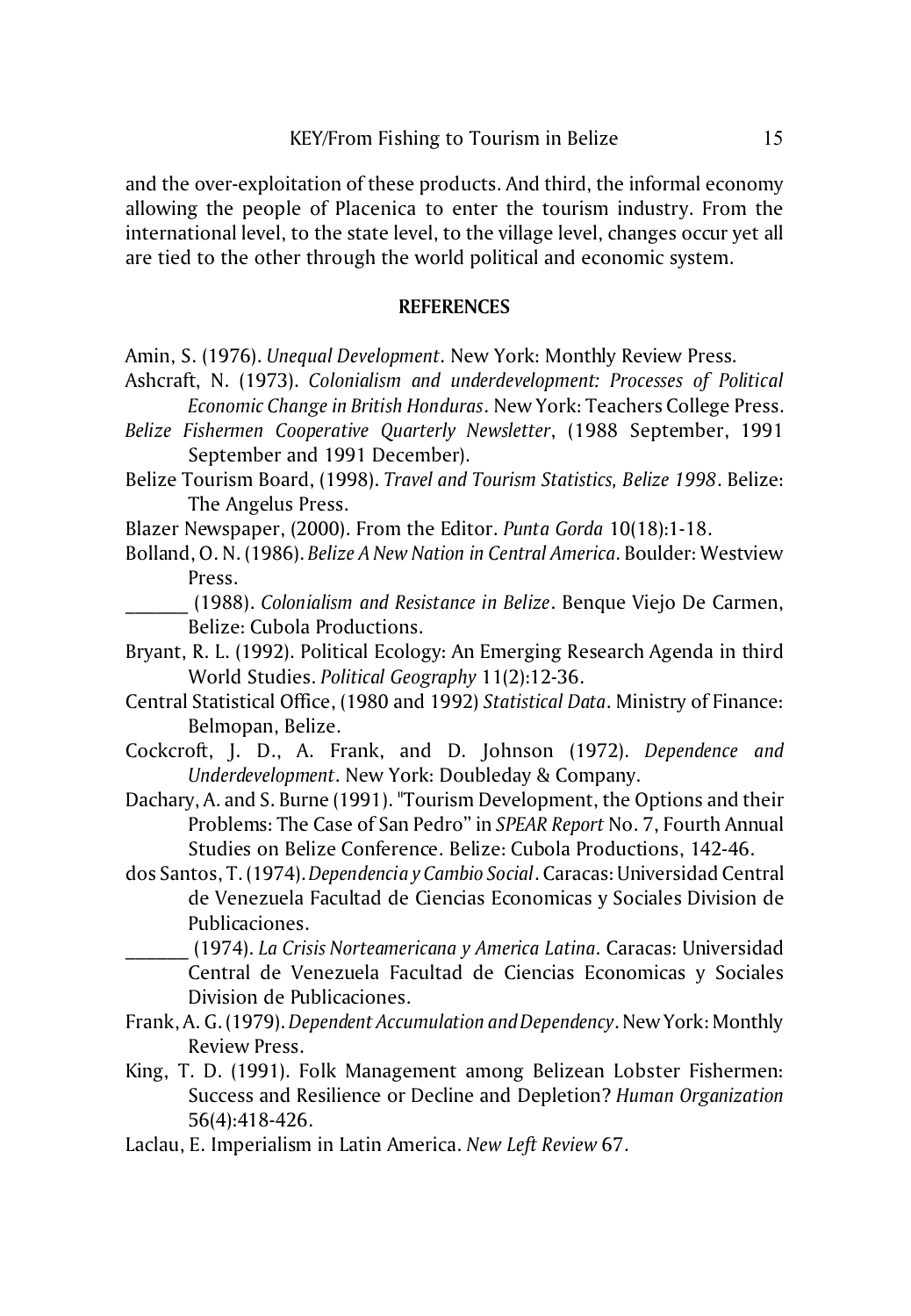- Lungren, N. (1993). Women Work and Development in Belize. *Dialectical Anthropology* 18(4):363-78.
- McClarin, I. (1996). *Women of Belize: Gender and Change in Central America*. New Brunswick, N.J: Rutgers University Press.
- McMinn, S. and E. Carter (1998). Tourist Typology: Observation from Belize. *Annals of Tourism Research* 25(3):675-99.
- Miller, M. L. and J. Auyong (1991). Coastal Zone Tourism: A Potent Force Affecting Environment and Society. *Marine Policy* 15(2): 75-79.
- Peet, R. and M. Watts (1993). Introduction: Development Theory and Environment in an Age of Market Triumphalism. *Economic Geography* 69:227-253.
- Patullo, P. (1996). *Last Resorts: The Cost of Tourism in the Caribbean*. London: Cassell.
- Petch, T. (1986). Dependency, Land and Oranges in Belize. *Third World Quarterly* 3:1002-1019.
- Placencia Fishermen Cooperative Annual Reports (1971, 1974, 1975-1981, 1983, and 1985-1990).
- Portes, A., M. Castells and L. A. Benton (1989). *The Informal Economy: Studies in Advanced and Less Developed Countries*. Baltimore: John Hopkins University Press.
- Portes, A. and J. S. Walton (1981). *Labor, Class and the International System*. New York: Academic Press.
- Setzekorn, W. D. (1975). *Formerly British Honduras: A Profile of the New Nation*. Newark: Dumbarton Press.
- Shoman, A. (1995). *Backtalking Belize: Selected Writings*, edited by A. S. MacPherson. Belize City: The Angelus Press Limited.
- Sutherland, A. (1986). *Caye Caulker: Economic Success in a Belizean Fishing Village*. Boulder: Westview.
	- \_\_\_\_\_\_ (1996). Tourism and The Human Mosaic in Belize. *Urban Anthropology* 25(3):259-281.
		- \_\_\_\_\_\_ (1998). *The Making of Belize: Globalization in the Margins*. Westport, CT: Bergin & Garvey.
- Stonich, S. C. (1998). Political Ecology of Tourism. *Annals of Tourism Research* 25  $(1):25-54.$
- U.S. Central Intelligence Agency, (1991, 1993). *The World Fact Book*. U.S.G. P.O.: Washington, D.C.
- U.S. Department of State, (1992). Belize Office of Public Communication, Department of State Publication 8332.
- U.S. D.O.C. International Trade Administration, (1993). *Belize Foreign Economic Trends*, Fet9012.